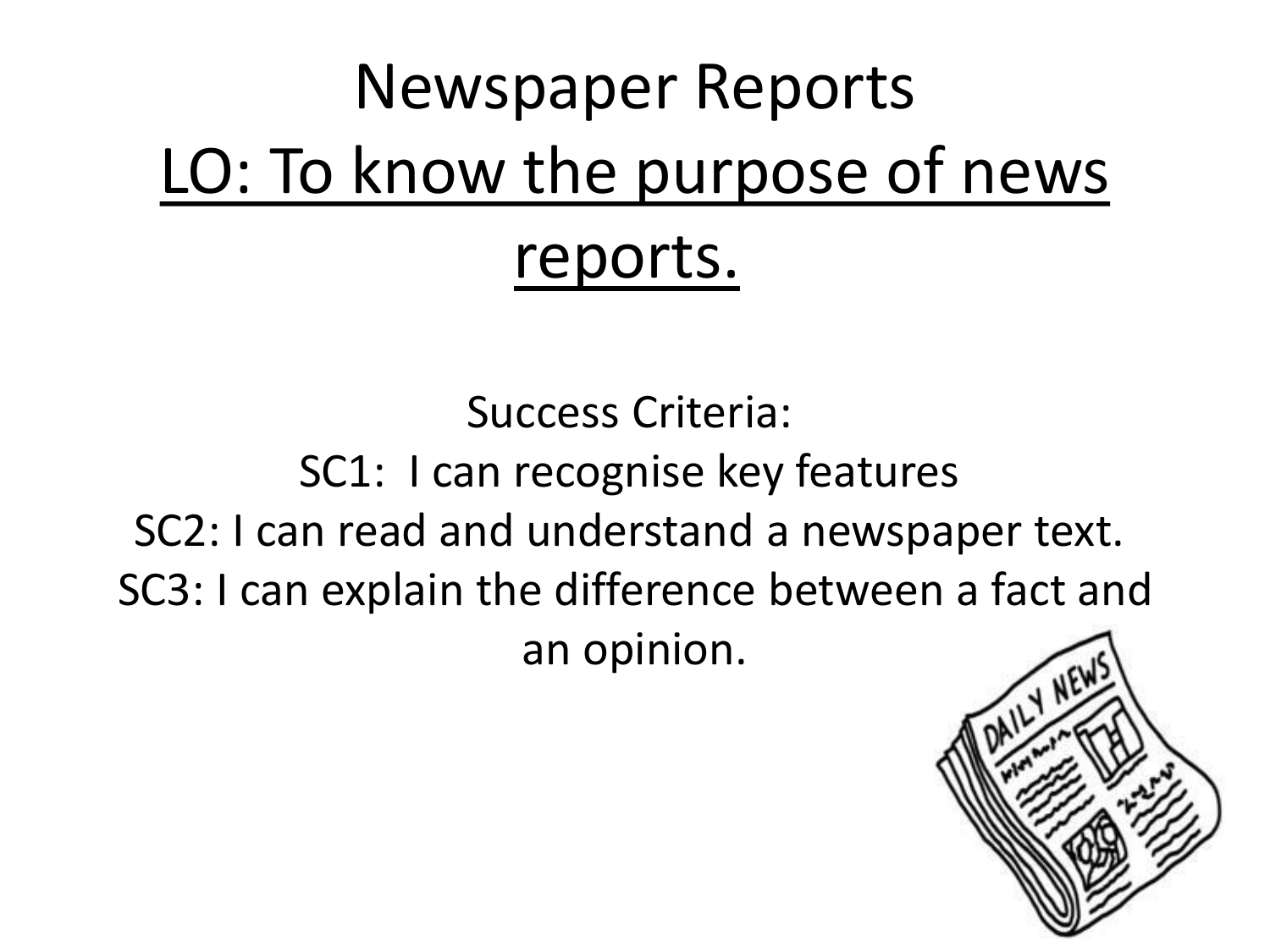### What is a newspaper report?

- Newspapers report on news stories from around the world every day. They are written in the past tense because they are reporting on things that have already happened.
- Have you ever read a newspaper?

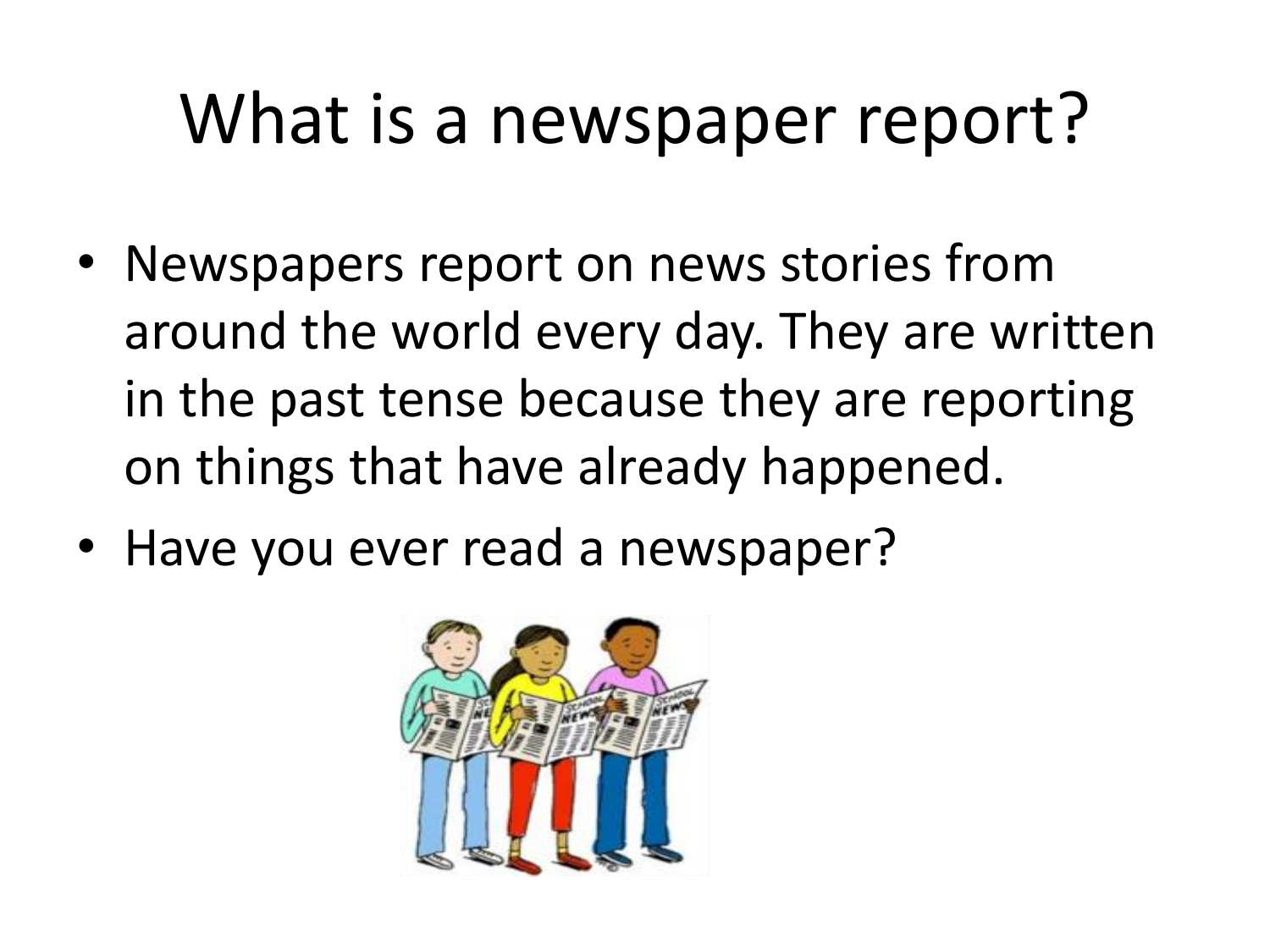# Headlines

- Newspapers use headlines to grab your attention. Headlines try to tell the story in as few words as possible and are usually bigger than the other text.
- Can you guess what these stories are going to be about by reading the headlines?
- 'Elephant escapes and charges through village!'
- 'Watery weather washes out Wadhurst!'
- Some headlines are funny and others are more serious, depending on the type of story they are about to tell.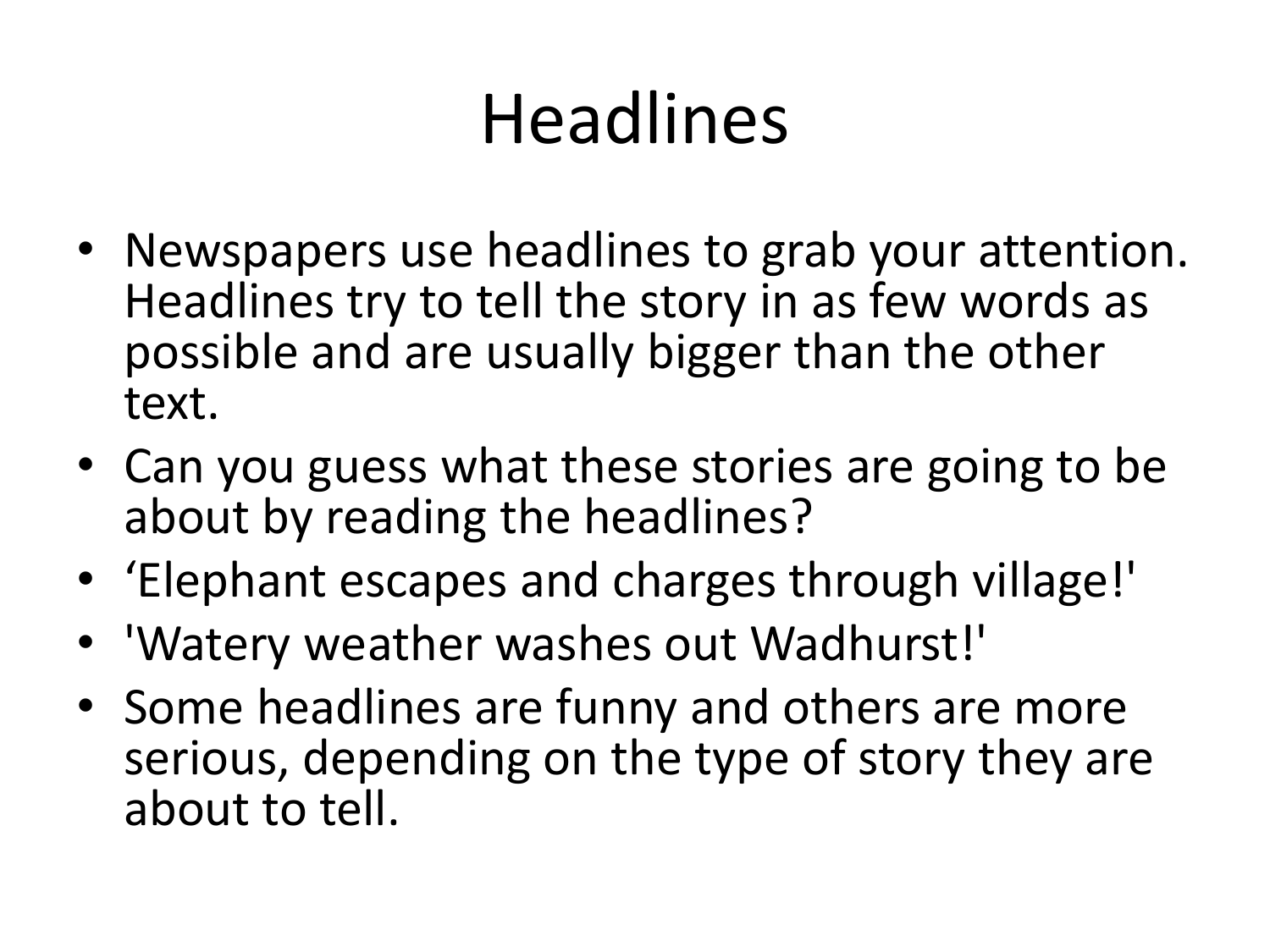### What would be a good headline for this picture?

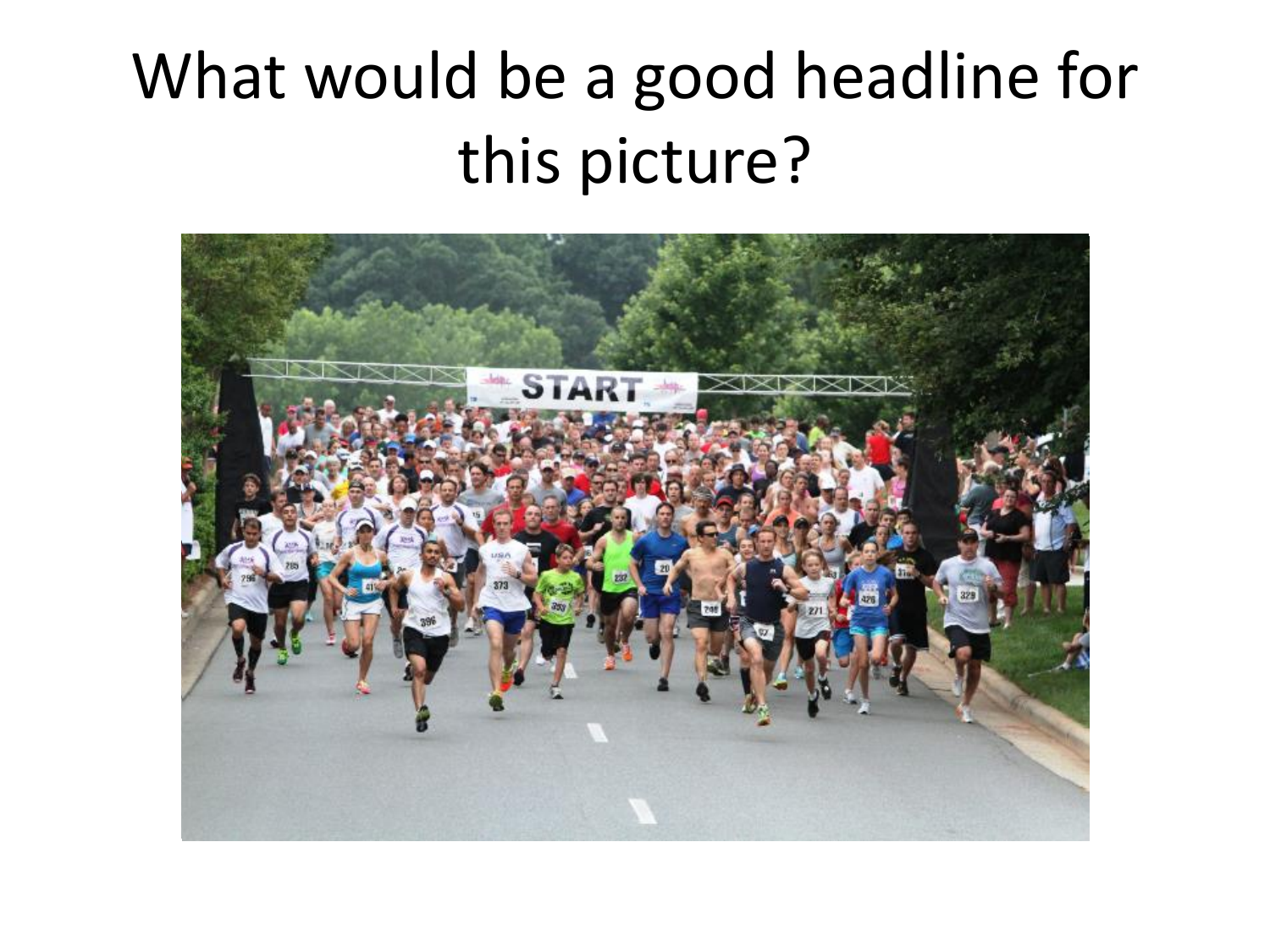### Facts

- Newspaper reports use facts to tell their stories. They often use the 5 W's, (who, what, why, when and where) to give their readers as many facts as possible.
- Often a reporter has to do a lot of research to find out all the facts.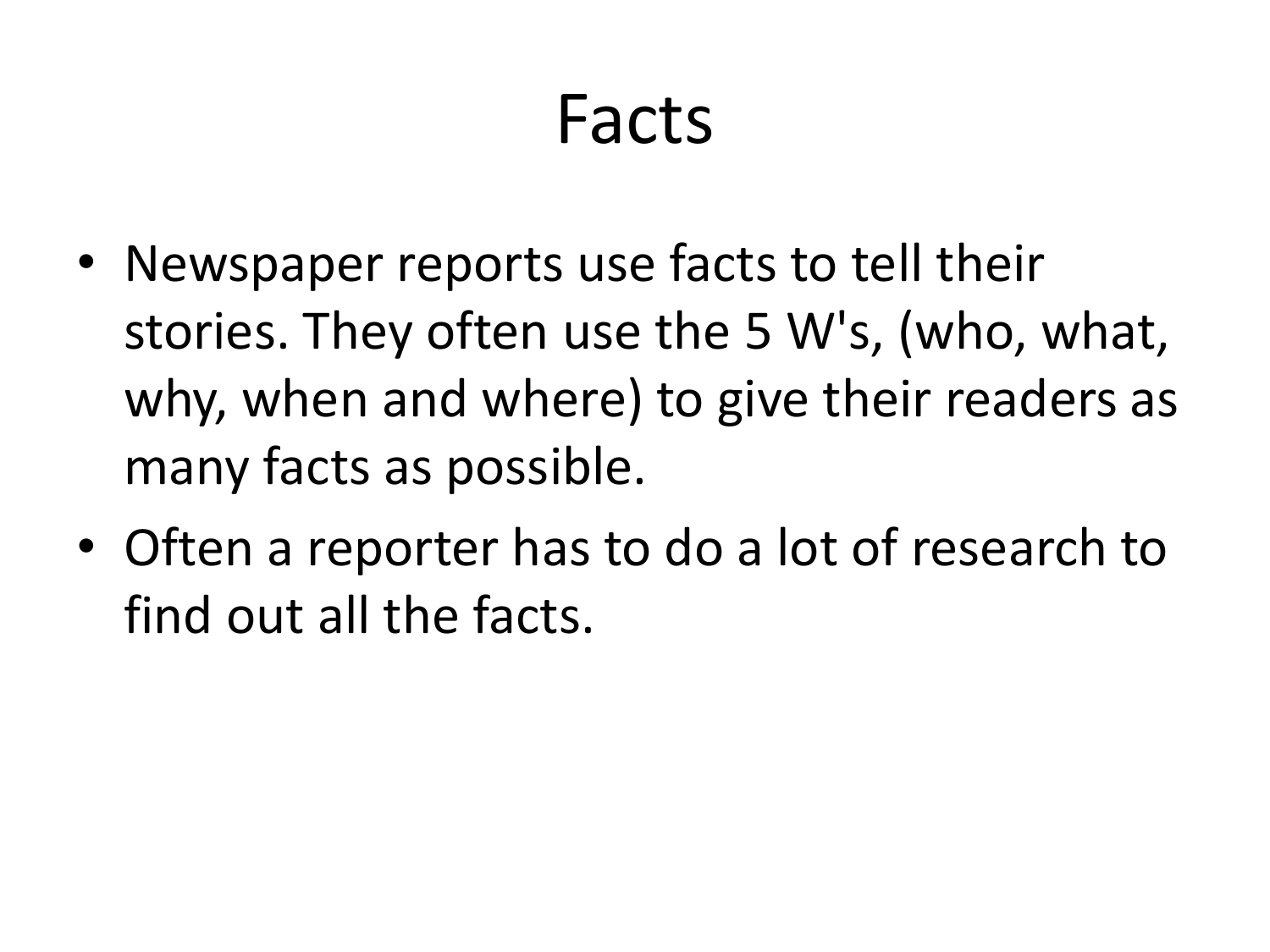# Opinions

- When the facts have been given, the person writing the newspaper report sometimes gives their opinion of the story, why it happened or what they think about the people in the story.
- Opinions are not facts, they are what someone thinks about something.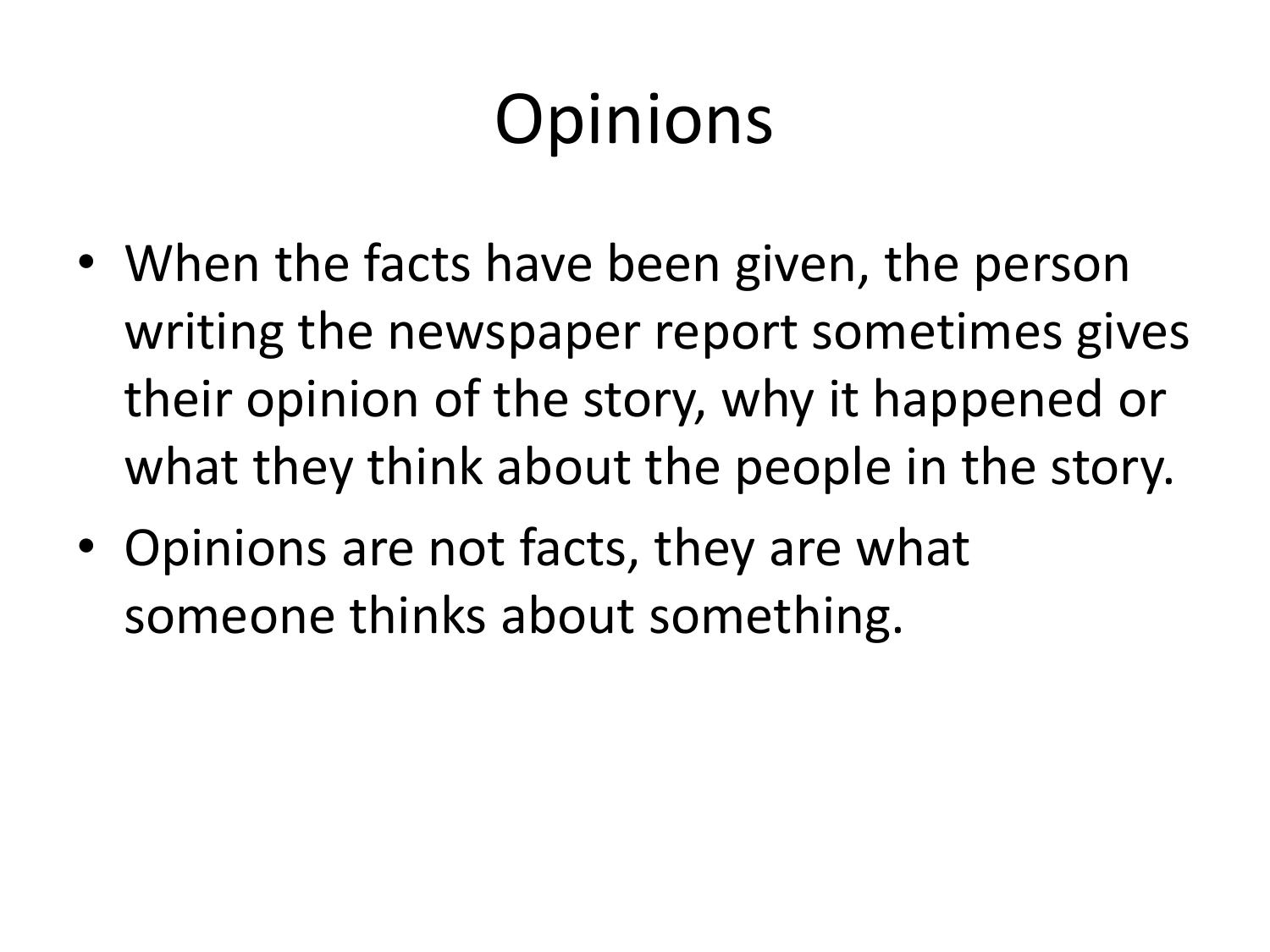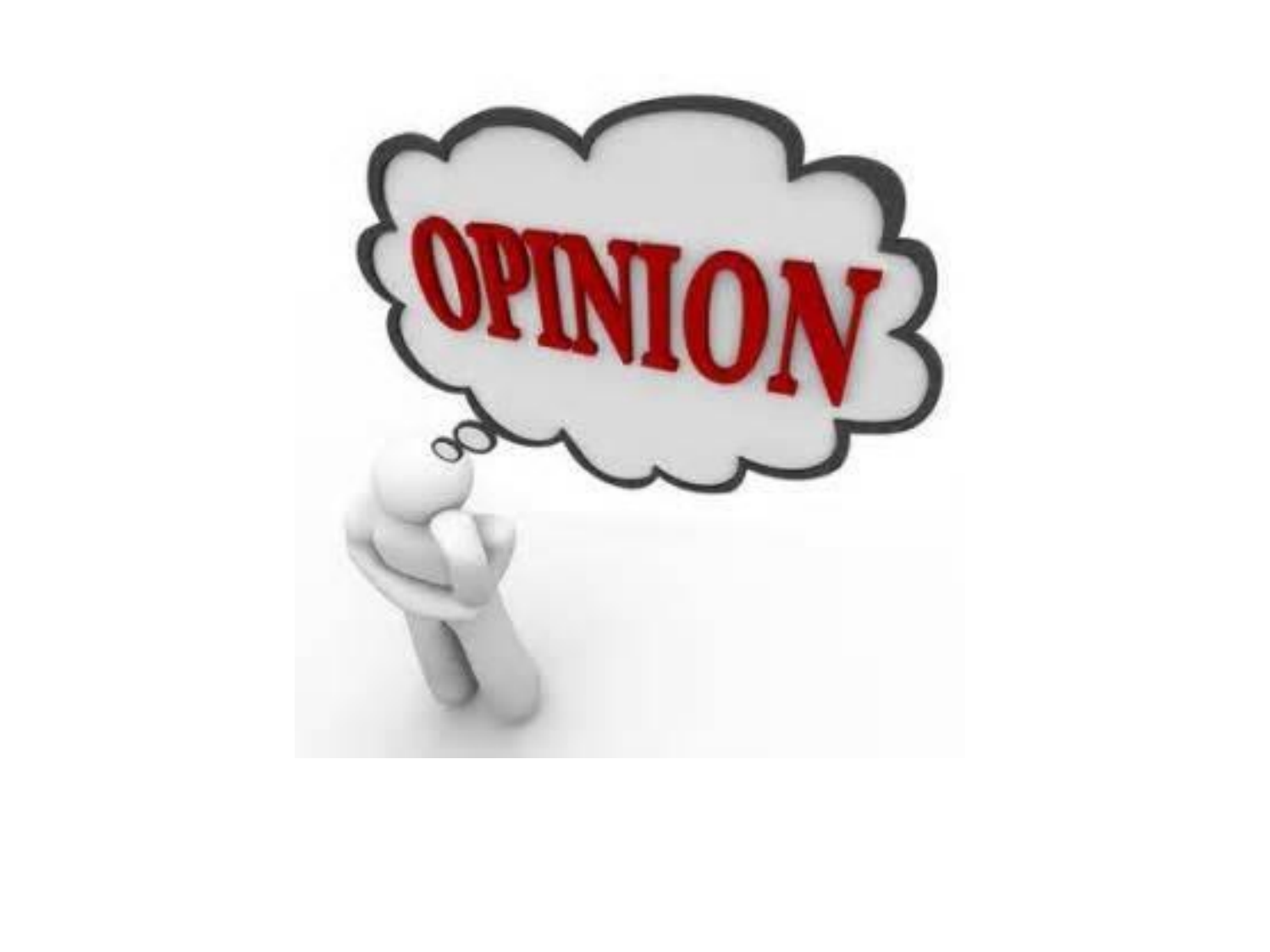### Photos and captions

- Photos and captions help to tell the story by giving readers a picture of what happened, where it happened or who it happened to.
- Photos need to tell the story as much as the words do.
- Photos also need a caption underneath them. A caption is a short sentence explaining what is happening in the photograph.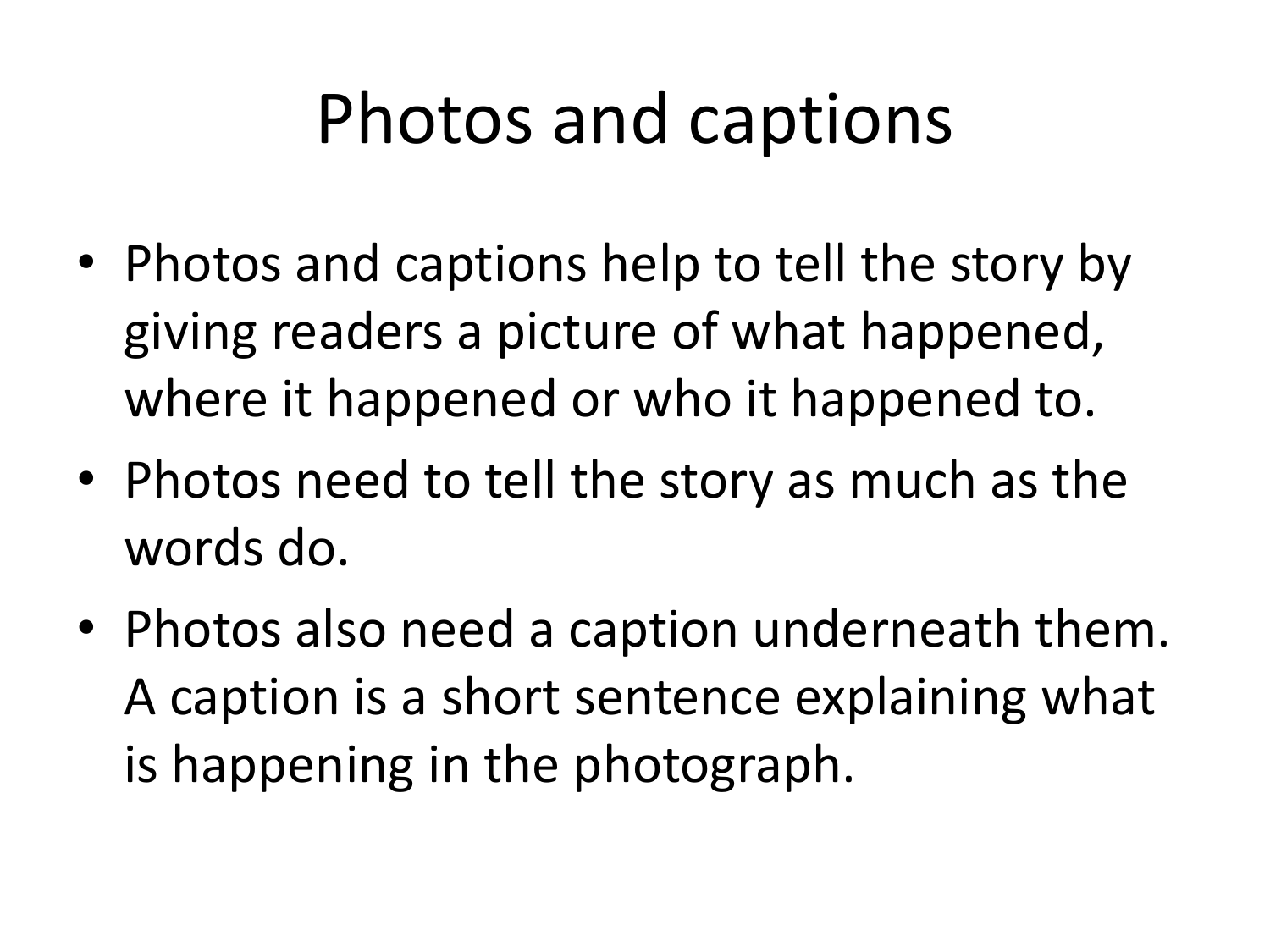### Can you think of a caption for this picture?

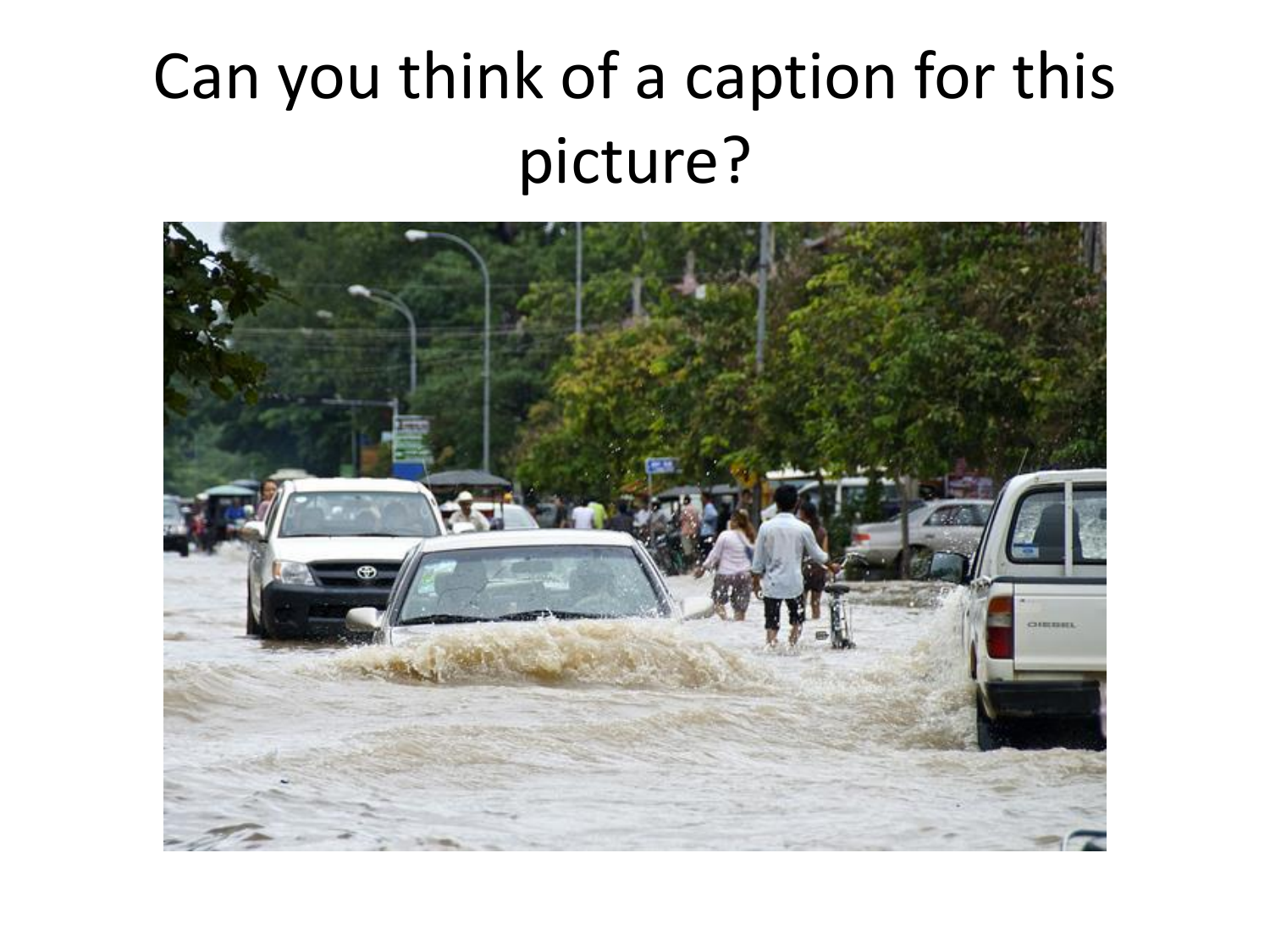## Exploring Newspaper reports

- Now go on a newspaper hunt around your home.
- Collect a few different reports to read and explore.
- Can you spot the key features? Is there a headline? Can you find a picture and caption?
- Who has written the report?
- Can you find a selection of facts and opinions?